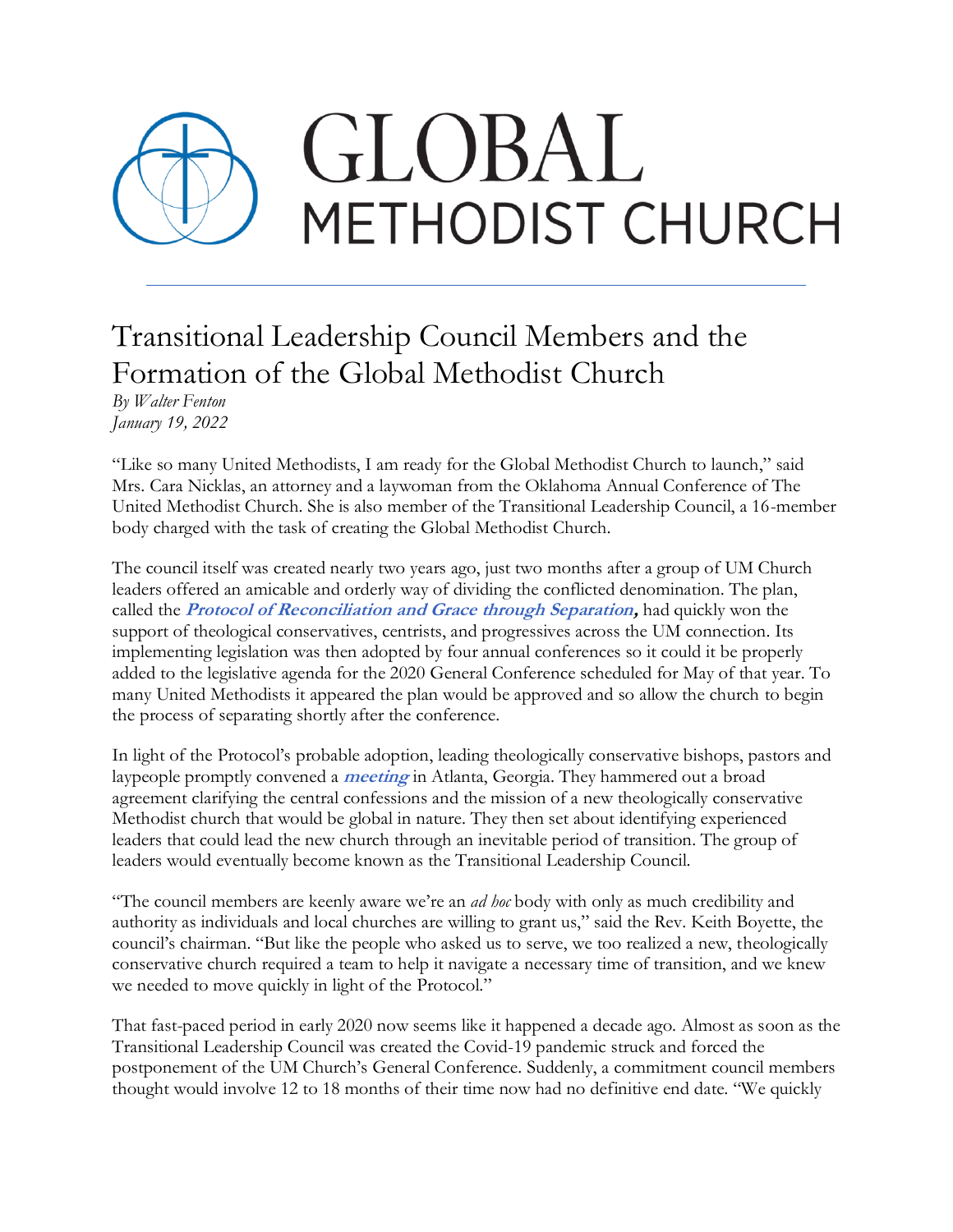acknowledged the date of the General Conference was out of our hands, but we still had an important task to fulfil, so we plunged ahead," said Boyette.

Over the next two years the council members accomplished far more than they ever imagined. Drawing on major work completed by the Wesleyan Covenant Association, a number of task force groups, and a three-member writing team, the council created a **[Transitional Book of Doctrines](https://globalmethodist.org/what-we-believe/)  [and Discipline](https://globalmethodist.org/what-we-believe/)** to guide the fledgling church until it could hold a convening General Conference. And leaning on surveys of its global rank-and-file constituency, meetings with theologically conservative leaders, and professional guidance, the council selected a name - the Global Methodist Church – and a logo for the new denomination.

"I have been inspired by the dedication and faithfulness of the many laypeople and pastors who served on numerous task forces," said Nicklas. "They provided us with valuable insights, professional support, and critical advice that made our work possible. We never could have made the progress we did without their time and talent. And I pray and enthusiastically look forward to the day when the council can hand off its responsibilities to the Global Methodist Church's convening General Conference so more Methodists around the world can participate in this great and humbling endeavor."

Several members have noted they never realized how much time they would need to dedicate to their work. In addition to meeting nearly once a week for the past two years; the members have read, reviewed and edited reports and numerous iterations of its *Transitional Book of Doctrines and Discipline*, a resource it continues to add to and refine.

"We've made good progress, but it wasn't always easy; there have been internal and external challenges" said Mr. Simon Mafunda, an automotive industry entrepreneur and a highly regarded leading layman in the UM Church's Zimbabwe East Annual Conference. "Trying to find common ground on important matters when people come from different social, geographic, demographic, and cultural settings posed significant challenges. And despite our operating by the terms and spirit of the *Protocol*, some council members have been labeled as rebels simply because they are being honest about their convictions."

Despite its uncertain beginnings and its challenges, the Transitional Leadership Council has gained the support of many theological conservatives in the UM Church. In March 2021, when the council announced the name of the new church and shared all of its detailed work on a **[new website](http://globalmethodist.org/)**, many theological conservatives embraced it even as they recognized much work remains to be done. Clergy and laypeople attracted to the proposed new church regret the deep division in the UM Church that has brought it to this point, but they recognize the necessity of creating a new, global Methodist church.

"For over fifty years The United Methodist Church has been mired in differences of opinion and interpretation, and we have expended a great deal of energy and time attempting to resolve disagreements," said Dr. Robert Hayes, Bishop-in-Residence at The Woodlands Methodist Church in The Woodlands, Texas, and a member of the Transitional Leadership Council. "In the meantime, our ministries have been crippled, and our church is dying. Surely there has to be a better way. I decided to join the council in the hope that it will enable us to get back to doing what we do best – making disciples of Jesus Christ. On the council, I serve alongside individuals who are as passionate as I am to the see the church grow and thrive, and who also are not bogged down in being mean